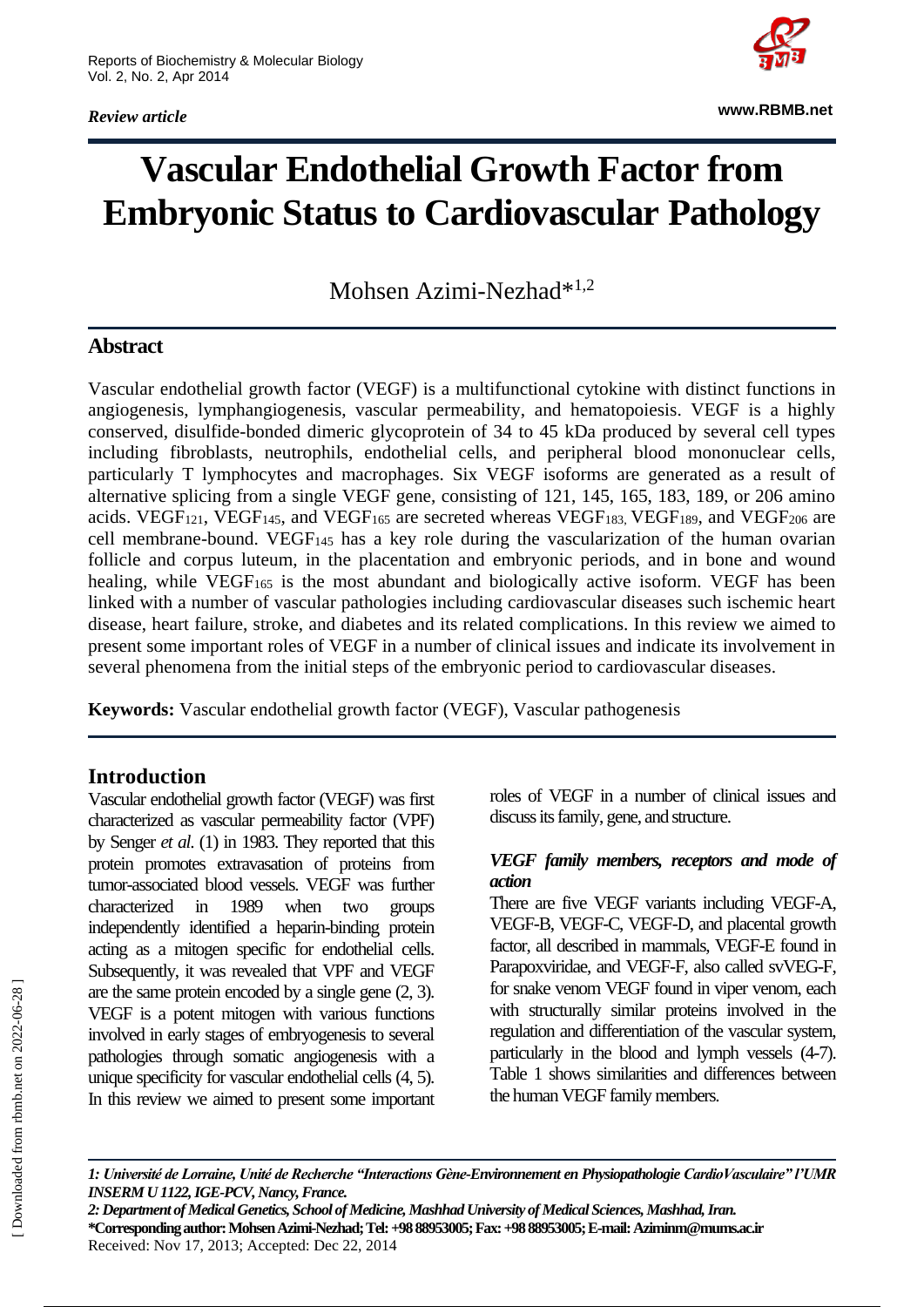Among these subtypes, VEGF-A has a main role in mediating angiogenic effects (4, 6). VEGF-A binds and activates two receptors on the cell membrane of endothelial cells, namely VEGF receptor-1, also known as VEGFR-1 and Flt-1, and VEGF receptor-2, also known as VEGFR-2, FlK-1, and KDR. These receptors regulate physiologic and pathologic angiogenesis (6). VEGFR-2 is mainly associated with pathological angiogenesis, such as vascular network formation in tumors and diabetic retinopathy. VEGFR-1, however, has a dual role; in embryo it has a negative effect on angiogenesis via isolation of VEGF-A, while in adults it has a main influence on monocytes and endothelial cells that stimulate angiogenesis (4, 6, 9).

| Gene          | Sequence homology                                     | <b>Number</b><br>of exons | <b>Chromosomal</b><br><b>localization</b> | <b>Splice variants</b>             |
|---------------|-------------------------------------------------------|---------------------------|-------------------------------------------|------------------------------------|
| VEGF-A        |                                                       | 8                         | 6p21.1                                    | 121, 145, 165*, 1<br>83*,189*,206* |
| VEGF-B        | 45% homology with VEGF-A                              | 7                         | 11q13                                     | 183,189,206                        |
| <b>VEGF-C</b> | 30% homology with VEGF- $A_{165}$                     |                           | 4q34                                      |                                    |
| VEGF-D        | 61% homology with VEGF-C;<br>31% with VEGF- $A_{165}$ | 7                         | Xp22.31                                   |                                    |
| <b>PIGF</b>   | 42% homology with VEGF-A                              |                           | 14q24                                     | 131,152*,219                       |

**\*** Splice variants that bind heparin sulfate proteoglycans

#### *VEGF-A gene, related isoforms, and proteins*

The human VEGF-A gene is organized in eight exons separated by seven introns and is located on chromosome 6p21.1. The coding region spans approximately 14 kb. Alternative exon splicing results in the generation of four isoforms with 121, 165, 189, and 206 amino acids, respectively, after signal sequence cleavage. The four isoforms are referred to as VEGF121, VEGF165, VEGF189, and VEGF206. VEGF165, the predominant isoform, lacks the residues encoded by exon 6, whereas VEGF<sup>121</sup> lacks the residues encoded by exons 6 and 7. Less frequent splice variants have been also reported, including VEGF145, VEGF183, VEGF121b, VEGF145b,VEGF165b, and VEGF189b.The variants are reported to have, paradoxically, an inhibitory effect on VEGF induced mitogenesis (6). Figure 1 shows details of the VEGF gene, isoforms, and protein.

Solution of the crystal structure has shown that VEGF forms an antiparallel homodimer covalently linked by two disulfide bridges (6, 10) (Figure 1). This mode of dimerization is similar to that of the PDGF monomers. VEGF<sub>121</sub> is an acidic polypeptide that fails to bind heparin. VEGF<sup>189</sup> and VEGF<sup>206</sup> are highly basic and bind heparin with high affinity. VEGF $_{121}$  is a freely diffusible protein. In contrast, VEGF<sub>189</sub> and VEGF<sub>206</sub> are almost completely sequestered in the extracellular matrix.

VEGF<sup>165</sup> has intermediate properties, because it is secreted, but a significant fraction remains bound to the cell surface and extracellular matrix. Several studies suggest that VEGF<sub>165</sub> has optimal characteristics of both bioavailability and biological potency (4, 6, 10).

## *Vasculogenesis and angiogenesis*

The formation of the vascular system is a prerequisite for vertebrate embryogenesis and involves two fundamental processes: vasculogenesis, defined as the differentiation of endothelial cell progenitors and their assembly into the primary capillary plexus, and angiogenesis, the sprouting of new capillaries from pre-existing vessels (6).

## *Vascular system in embryonic period*

Induction by fibroblast growth factors of mesoderm during gastrulation leads to blood-forming tissue, including angioblasts and hemopoietic cells, which together constitute the blood islands of the yolk sac. The differentiation of angioblasts from mesoderm and the formation of primitive blood vessels from angioblasts at or near the site of their origin are the two distinct steps during the onset of vascularization that are defined as vasculogenesis. The central role of VEGF in embryonic angiogenesis was illustrated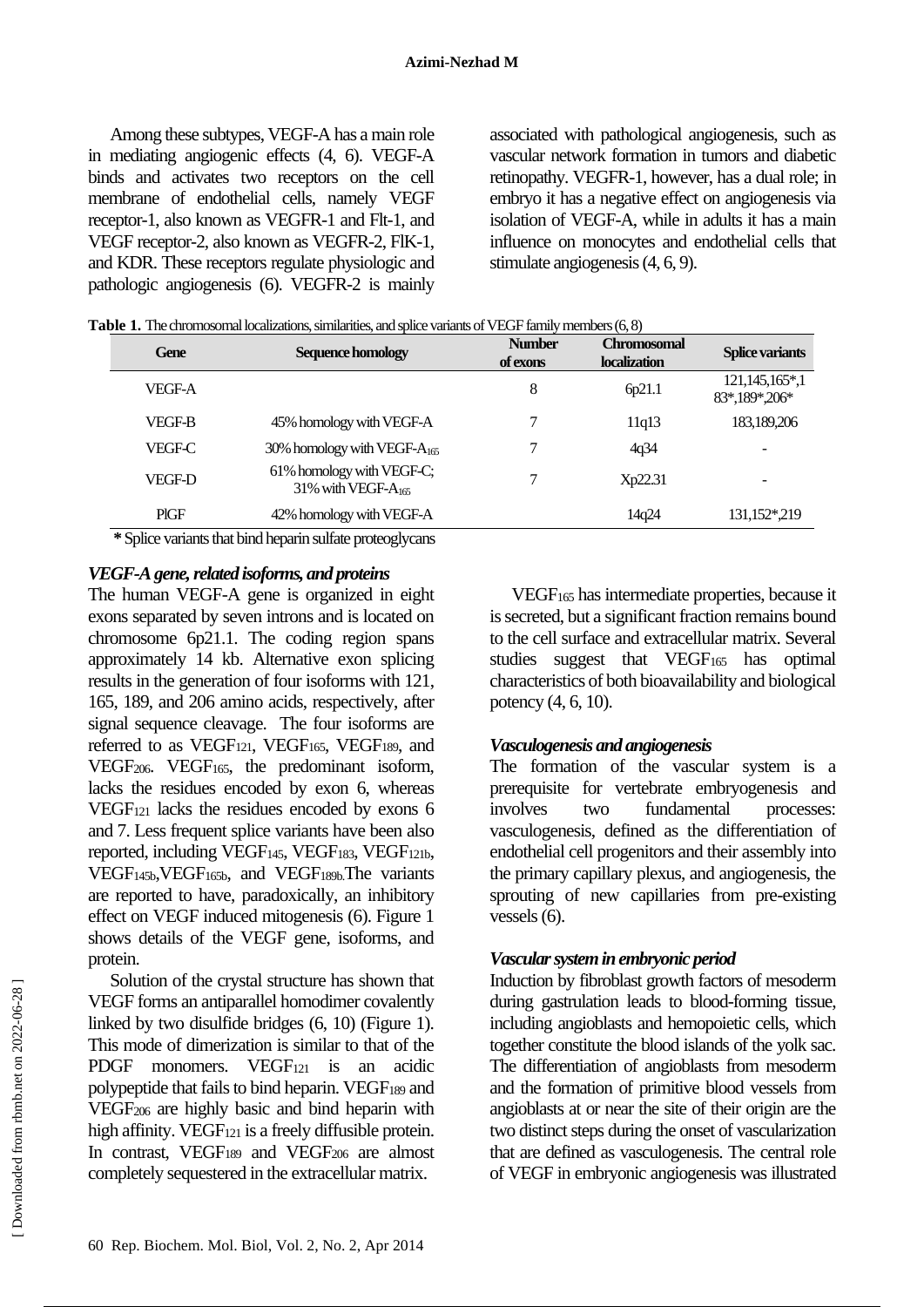in heterozygote knock-out mice suffering from fatal deficiencies in vascularization (5). Although vasculogenesis occurs mainly during fetal

development, recruitment of angioblasts from bone marrow and peripheral blood in response to ischemic insult has been described in adults (12, 13).

|  | Table 2. Properties of VEGFs |
|--|------------------------------|
|--|------------------------------|

| Ligand                    | <b>Isoforms</b>                                                                                                                                             | <b>Receptor</b>                                                                                            | <b>Solubility</b>                                                                     | Source in adults                                                                                                                               | <b>Biological activities</b>                                                                                                           | <b>Phenotype of</b><br>knockout mouse                                                                                             |
|---------------------------|-------------------------------------------------------------------------------------------------------------------------------------------------------------|------------------------------------------------------------------------------------------------------------|---------------------------------------------------------------------------------------|------------------------------------------------------------------------------------------------------------------------------------------------|----------------------------------------------------------------------------------------------------------------------------------------|-----------------------------------------------------------------------------------------------------------------------------------|
| <b>VEGF-A</b>             | VEGF-A <sub>121</sub> ,<br>VEGF-A <sub>165</sub><br>VEGF-A189.<br>VEGF-A <sub>206</sub> (also<br>VEGF-<br>$A_{138/145/162/165b}$<br>have been<br>described) | VEGFR-1 and R-2,<br>VEGF <sub>165</sub> binds to<br>neuroplin-1 and -2,<br>VEGF <sub>145</sub> neuroplin-2 | VEGF121 soluble,<br>longer forms bind<br>heparin sulfates with<br>increasing affinity | Almost all vascularized<br>tissues, especially<br>fenestrated and sinusoidal<br>endothelium, up-regulated<br>by ischemia (via HIF-1 $\alpha$ ) | Vasculogenesis,<br>angiogenesis, vascular<br>homeostasis, vascular<br>permeability, and<br>recruitment of bone<br>marrow-derived cells | Loss of even single<br>VEGF allele leads to<br>embryonic lethality due<br>to impaired<br>vasculogenesis and<br>angiogenesis       |
| <b>PIGF</b>               | $PIGF131$ (PIGF-<br>1), PIGF152<br>(PIGF-2),<br>$PIGF_{203}$ (PIGF-3)                                                                                       | $VEGFR-1, PLGF152$<br>binds neuroplin-1 and<br>$-2$                                                        | PIGF131 and<br>PIGF203 soluble,<br>PIGF152 binds<br>heparin sulfate                   | Placenta, thyroid, lung, and<br>goiter                                                                                                         | Angiogenesis, monocyte<br>migration, recruitment of<br>bone manow-derived cells,<br>up-regulation of VEGF-A                            | Almost-normal<br>phenotype and fertile<br>with minor defects in<br>vascular growth in<br>pathological conditions<br>Almost-normal |
| <b>VEGF-B</b>             | VEGF-B <sub>167</sub> and<br>VEGF-B186                                                                                                                      | VEGF-1 and<br>neuroplin-1                                                                                  | VEGF-B167 binds<br>heparin sulfates,<br>VEGF186 soluble                               | Heart, skeletal muscle, and<br>vascular smooth muscle<br>cells                                                                                 | Angiogenesis, recruitment<br>of bone marrow-derived<br>cells                                                                           | phenotype with minor<br>possible defects:<br>reduced heart size,<br>prolonged PQ-time,<br>impaired recovery from<br>ischemia      |
| <b>VEGF-C</b><br>(VEGF-2) | Unprocessed and<br>proteolytically<br>processed mature<br>forms                                                                                             | $VEGF-2, R-3, and$<br>neuroplin-2,<br>processing increases<br>receptor affinity                            | Soluble                                                                               | Neuroendocrine organs,<br>lung, heart, kidney, and<br>vascular smooth muscle<br>cells                                                          | Development of<br>lymphatics and<br>lymphangiogenesis,<br>angiogenesis                                                                 | Lethal because of<br>impaired development<br>of lymphatics                                                                        |
| <b>VEGF-D</b>             | Unprocessed and<br>proteolytically<br>processed mature<br>forms                                                                                             | VEGF-2 and VEGF-<br>3, processing<br>increases receptor<br>affinity                                        | Soluble                                                                               | Neuroendocrine organs,<br>lung, heart, skeletal muscle,<br>intestine, and vascular<br>smooth muscle cells                                      | Lymphangiogenesis and<br>angiogenesis                                                                                                  | Normal                                                                                                                            |
| <b>VEGF-E</b>             |                                                                                                                                                             | VEGF-2 and<br>neuroplin-1                                                                                  | Soluble                                                                               | Virus-derived                                                                                                                                  | Angiogenesis                                                                                                                           |                                                                                                                                   |
| <b>VEGF-F</b>             |                                                                                                                                                             | VEGFR-2                                                                                                    | Binds to heparin<br>sulfates                                                          | Snake venom                                                                                                                                    | Angiogenesis and vascular<br>permeability                                                                                              |                                                                                                                                   |

HIF = hypoxia-inducible factor; PlGF = placental growth factor; VEGF = vascular endothelial growth factor

#### *Vasculogenesis steps and angiogenesis forms*

Vasculogenesis consists of three major steps: induction of hemangioblasts and angioblasts (mediated mainly through fibroblast growth factor (FGF)), assembly of primordial vessels (mediated mainly by vascular endothelial growth factor/vascular endothelial growth factor receptor system, VEGF/VEGFR), and transition from vasculogenesis to angiogenesis (9). Angiogenesis represents the development of new vessels from preexisting vessels. Two forms of angiogenesis have been described: sprouting and non-sprouting angiogenesis or intussusceptive microvascular growth (intussusception) (14). The sprouting process is based on endothelial cell migration, proliferation, and tube formation. Intussusception divides existing vessel lumens by formation and insertion of tissue folds and columns of interstitial tissue into the vessel lumen (14). Physiologic angiogenesis plays an important role in wound and fracture healing, endometrial growth, embryo implantation, and placentation. In contrast, pathologic angiogenesis underlies pathophysiology of the following conditions: tumor growth and metastasis,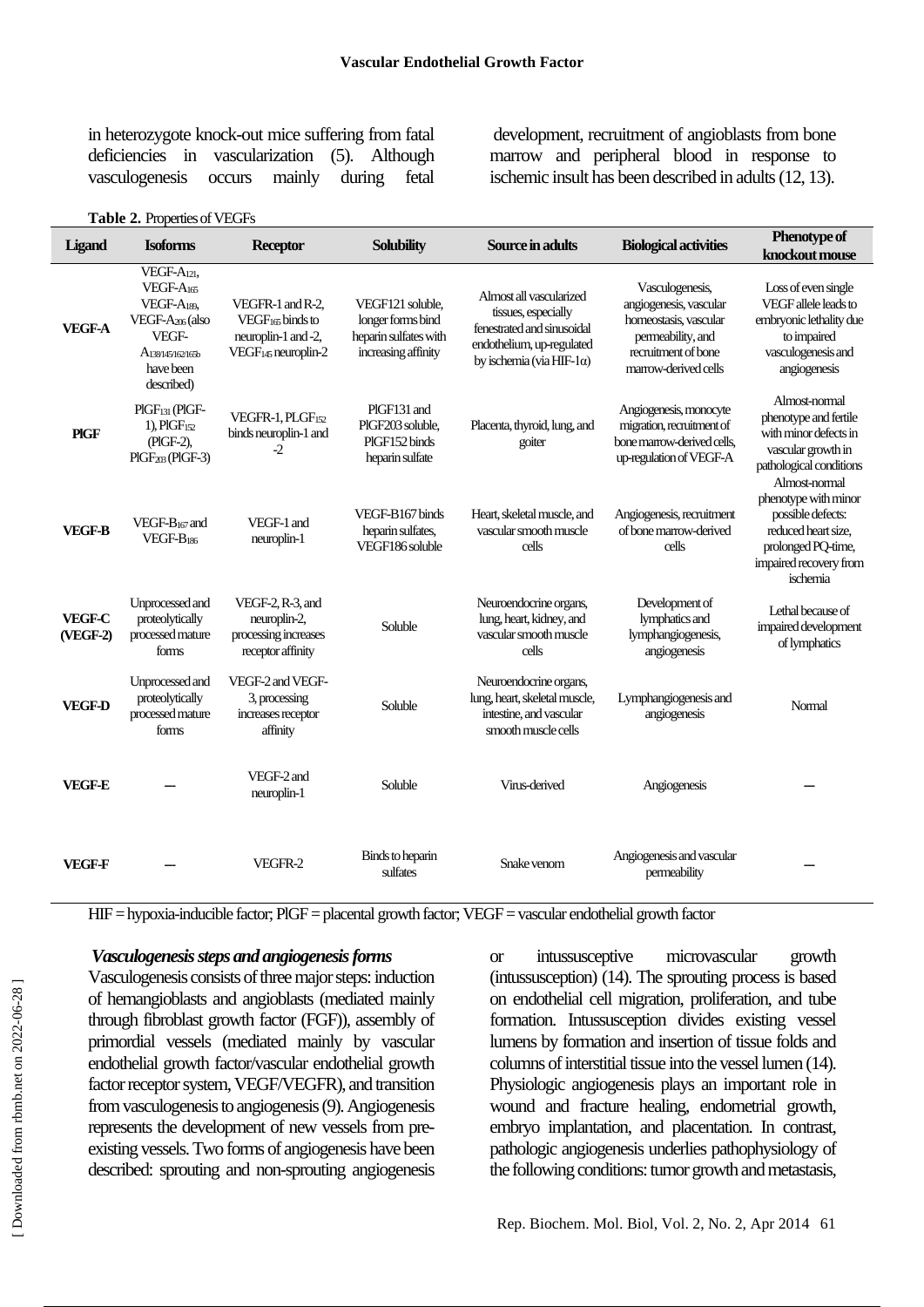rheumatoid arthritis, retinopathies, chronic inflammation, and psoriasis (15). Therapeutic angiogenesis, defined as the use of biological agents or bioactive materials to stimulate the growth of new

blood vessels, was developed for the treatment of ischemic heart disease, cerebrovascular disease, and delayed wound healing (16).



**Fig.2.** Protein and mRNA products of human vascular endothelial growth factor A (VEGF-A)(11). aGene structure of human *VEGF-A. VEGF-A* spans 16,272 bp of chromosome 6p21.1 and consists of eight exons. Alternate 5' and 3' splice site selection in exons 6, 7, and 8 generate multiple isoforms. Exons 6 and 7 encode heparin-binding domains. The transcriptional start site (TSS) and translational start site (ATG) in exon 1 are indicated. Alternative stop codons within exon 8 are also indicated (TGA1 and TGA2). b | Alternative splicing can occur either at the 5′ donor splice site (for example, *VEGF-A<sup>189</sup>* versus *VEGF-A206*) or the 3′ acceptor splice site (for example, *VEGF-A<sup>189</sup>* versus *VEGF-A165*). Two mRNA isoform families are generated. The pro-angiogenic isoforms (*VEGF-Axxx*, left) are generated by proximal splice site (PSS) selection in exon 8 and the antiangiogenic family (*VEGF-Axxxb*, right) from exon 8 distal splice site (DSS) choice. Thus, *VEGF-A165*, formed by PSS selection in exon 8, has *VEGF-A165b*as its DSS sister isoform, the DSS-selected mRNA encoding a protein of exactly the same length. Exon 6a' occurs in *VEGF-A<sup>183</sup>* as a result of a conserved alternative splicing donor site in exon 6a and is 18 bp shorter than full-length exon 6a. *VEGF-A<sup>148</sup>* is a truncated isoform splicing from exon 7a into exon 8a out of frame and resulting in a premature stop codon. *VEGF-A206b* has not yet been identified. c | Protein structure of VEGF-A containing the dimerization sites and binding sites for heparin, VEGF-A receptor 1 (VEGFR1; encoded by exon 3) and VEGFR2 (encoded by exon 4), which are present in all isoforms. The six amino acids at the extreme carboxyl terminus of the protein can be either pro-angiogenic (CDKPRR, encoded by exon 8a) or anti-angiogenic (SLTRKD, encoded by exon 8b). The epitopes recognized by most commercial antibodies are in the region of the VEGF-A receptor-binding domains, present in VEGF-A isoforms of both families. UTR, untranslated region [ Adapted from (11)].

#### *Angiogenesis regulatory factors*

Several regulatory factors (Table 3) play a role in angiogenesis. Among them, during angiogenesis, VEGF interacts with several other angiogenic factors and plays an important role in cell proliferation, differentiation, migration, cell survival, nitric oxide (NO) production, and release of other growth factors (7).

#### *Wide implications of VEGF from physiological circumstance to pathological conditions*

The ability of VEGF to promote monocyte chemotaxis was the earliest evidence that VEGF can affect blood cells. Subsequently, VEGF was reported to have hematopoietic effects, inducing colony formation by mature subsets of granulocyte-macrophage progenitor cells, regulation of osteoclast differentiation, stimulation of surfactant production, and neurotrophic and neuroprotective effects on neuronal and glial cells. Notably, VEGF infusion to adult mice inhibits dendritic cell development, leading to the hypothesis that VEGF facilitates tumor growth by allowing evasion of tumors from the host immune system. Also, VEGF increased production of B cells and the generation of immature myeloid cells. Some studies suggest that VEGF controls hematopoietic stem cells survival during hematopoietic repopulation (17).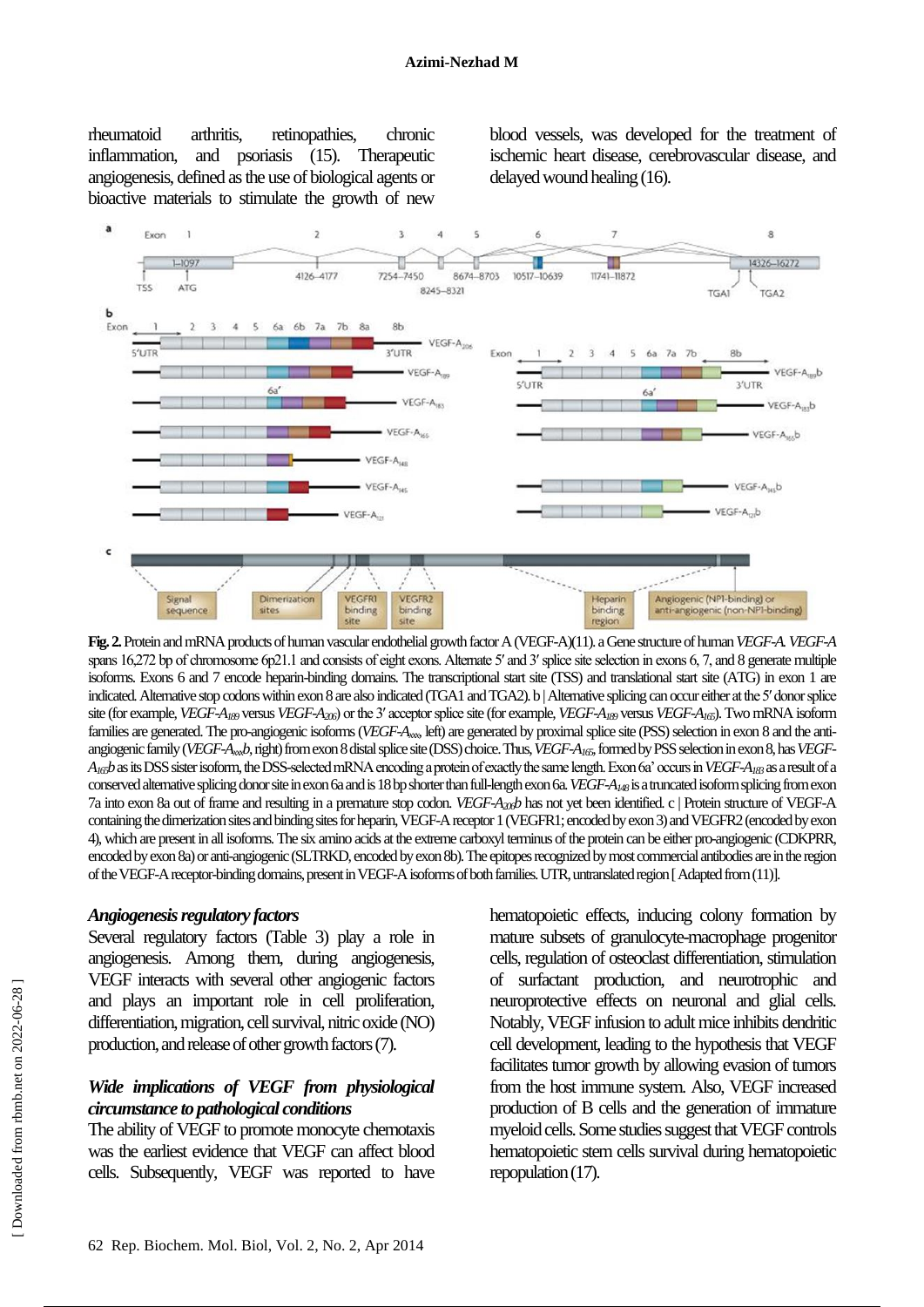|--|

| 1 rvum                                     |
|--------------------------------------------|
| Angiogenic Factors<br>a)                   |
| $FGF-\beta$                                |
| $FGF-\alpha$                               |
| Angiogenin                                 |
| Transforming growth factor- $\alpha$       |
| Transforming growth factor- $\beta$        |
| Tumor necrosis factor- $\alpha$            |
| Vascular endothelial growth factor         |
| (VPF/VEGF)                                 |
| Platelet-derived endothelial growth factor |
| Granulocyte colony-stimulating factor      |
| Placental growth factor                    |
| Interleukin-8                              |
| Hepatocyte growth factor                   |
| Proliferin                                 |
| Angiopoietin-1                             |
| Leptin                                     |
| hCG human chorionic gonadotropin           |
| <b>Estrogens</b>                           |
| Angiostatic factors (natural)<br>b)        |
| Angiostatin                                |
| Thrompospodin                              |
| Endostatin                                 |
| Tumor necrosis factor- $\alpha$            |
| Prolactin                                  |
| Thromboxane A2                             |
| c) Angiostatic factors (therapeutic)       |
| Thalidomide                                |
| <b>Steroids</b>                            |
| $\cdots$<br>vт n                           |

FGF- $\beta$  = basic fibroblast growth factor; FGF- $\alpha$  = acidic FGF; VPF = vascular permeability factor

VEGF is also known as vascular permeability factor, based on its ability to induce vascular leakage. The permeability-enhancing activity of this molecule underlies dominant roles in inflammation and other pathological conditions. In accordance with a role in the regulation of vascular permeability, VEGF induces endothelial fenestration in some vascular beds and cultured adrenal endothelial cells (6, 10). Some studies have shown a critical role for nitric oxide (NO) in VEGF-induced vascular permeability, as well as angiogenesis. Fukumura *et al.* (18) verified the relative contribution of the NO synthase (NOS) isoforms, inducible NOS (iNOS) and endothelial NOS (eNOS), to these processes. Thereby, elevated circulating VEGF has been observed in vascular diseases including ischemic heart disease, heart failure, and stroke, and in various other disorders

including diabetes, cognitive decline and dementia, reproductive disorders such as polycystic ovary disease and endometriosis, immunoallergic-inflammatory diseases such as asthma and rheumatoid arthritis, psoriasis, ophthalmologic disorders such as macular degeneration and diabetic retinopathy, chronic obstructive pulmonary diseases, and several neoplastic diseases (19).

#### *Wound healing*

Skin-wound healing starts immediately after injury and consists of three phases: inflammation, proliferation, and maturation. These phases proceed with complicated but well-organized interactions between various tissues and cells. Wounding can destroy blood vessels and create a hypoxic environment because of poor perfusion, and therefore provides an appropriate environment for hypoxia inducible factor alpha stabilization. At the first phase of wounding, induced hypoxia leads to rapid infiltration of inflammatory cells including neutrophils, mast cells, lymphocytes, and macrophages. The formation of granulation tissue, which is necessary for the last phase of wound healing, starts at the wound space approximately four days after injury. Numerous new capillaries endow the new stroma with its granular appearance. Macrophages, fibroblasts, and endothelial cells move into the wound space at the same time. Macrophages not only augment inflammatory responses but also secrete VEGF and FGF, eventually promoting angiogenesis (20, 21).

Proangiogenic roles of macrophages in diabetic wounds are similar to those in wounds inflicted by physical injuries. However, severe hypoxia in diabetic wounds often fails to directly trigger effective angiogenesis because of significant cell death under such conditions. As a practical conclusion, the hypoxia inducible factor pathway offers promising therapeutic targets to promote angiogenesis in wounds(20) (1).

#### *Diabetes and its related complications*

Hiroaki Kakizawa *et al*. (22) reported that plasma VEGF concentrations are higher in diabetic patients who are hospitalized because of poor glycemic control than in healthy subjects. According to them, the increased plasma VEGF concentrations declined along with decreases in fasting plasma glucose and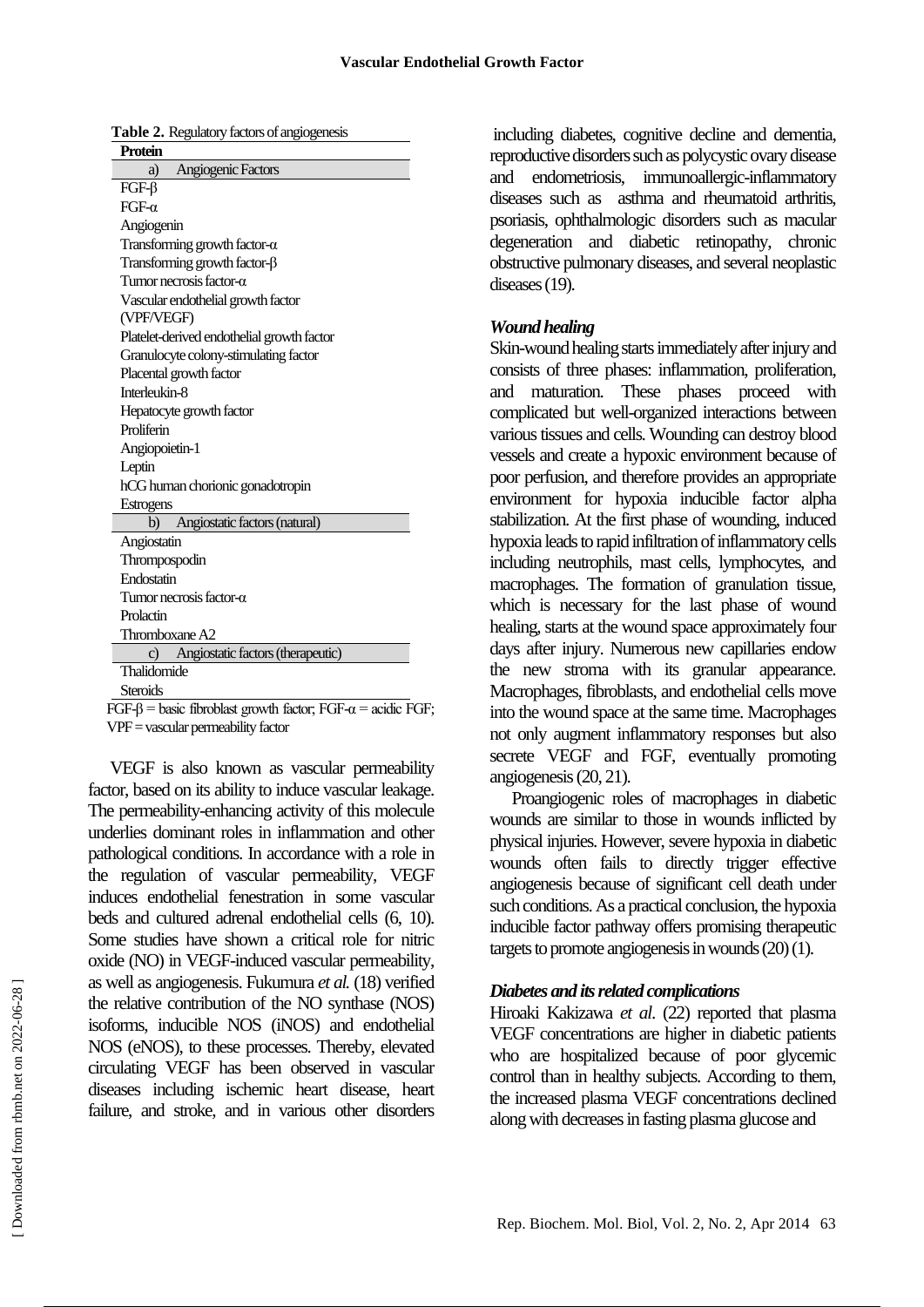hemoglobin A1c (HbA1c) as a result of treatment. The significant and independent correlation between plasma VEGF concentrations and HbA1c suggests that chronic hyperglycemia may increase plasma levels of VEGF, and that reduction of high VEGF levels may be possible by improvement of glycemic control (23). Prolonged hyperglycemia activates the sorbitol pathway and induces intracellular anaerobic conditions and hemodynamic change (24). These conditions may facilitate the production of VEGF that may contribute to diabetic vascular complications and arteriosclerosis. Interestingly, the increase in VEGF production has a reverse correlation with the reduction of hyperglycemia. Santilli *et al*. (25) suggested increased serum VEGF levels as a predicting risk factor for the development of persistent microalbuminuria in young type 1 diabetic patients. Another study indicates that VEGF mRNA and urinary excretion of VEGF are increased in diabetic nephropathy (26).

Most diabetic patients, especially those with poor glycemic control, develop diabetic retinopathy, which remains the major cause of new-onset blindness among diabetic adults. Diabetic retinopathy is characterized by vascular permeability and increased tissue ischemia and angiogenesis.

VEGF has initially drawn much attention as an important mediator of retinal ischemia– associated intraocular neovascularization (4, 6, 10). VEGF is produced from many cell types within the eye and past studies have shown that VEGF levels are markedly elevated in vitreous and aqueous fluids in the eyes of individuals with proliferative diabetic retinopathy (PDR). Recently there has been success in the treatment of diabetic retinopathy as well as other ocular vasculopathies with anti-VEGF medication. Bevacizumab (Avastin, Genentech, South San Francisco, CA) is a recombinant, humanized monoclonal anti-VEGF antibody that binds all VEGF isoforms and exerts its neutralizing effect by inhibiting the VEGF–receptor interaction, thus blocking both increased vascular permeability and angiogenesis. The drug was approved by the United States Food and Drug Administration initially for intravenous use for metastatic colorectal cancer. Bevacizumab has been administered off label for the treatment of neovascular age-related macular degeneration and other retinal vascular conditions with encouraging results (6).

## *Hypertension*

VEGF-A is highly expressed by renal glomerular epithelial cells (podocytes) and plays an important role in the formation of the glomeruli during development (27), but curiously is also highly expressed within the adult glomerulus despite little or no angiogenesis occurring beyond development. VEGF isoform expression in glomeruli is heterogeneous. Individual human glomeruli express one, two, or all three of these (VEGF121, VEGF165, VEGF189) main isoforms at the mRNA level. VEGF<sub>189</sub> and VEGF<sub>165</sub> are most predominantly found in the renal glomerulus. Minor VEGF mRNA splice variants (VEGF206, VEGF183, VEGF148, and VEGF145) have also been reported, but are less well characterized than the three main isoforms (28).

## *Obesity and metabolic syndrome*

Adipose tissue is considered as the largest endocrine gland because it produces free fatty acids, hormones, growth factors, and cytokines such as leptin, adiponectin, resistin, VEGF, insulin growth factor (IGF-1), interleukin-6 (IL-6), and tumor necrosis factor-alpha (TNF- $\alpha$ ) (29). Epidemiological studies show that the visceral fat accumulation "the predominant driving force behind the metabolic syndrome MetS " (30) is the most important determining factor for VEGF circulating levels. During embryogenesis, adipose tissue development is spatially and temporally associated with microvessel growth. In developing embryos, the formation of primitive fat organs occurs at the perivascular site (29). Endothelial cells isolated from different adipose tissues differ in their proliferative capacity, which suggests that adipocytes play both guidance and maintenance roles in vascular development. A recent study suggests that adipocytes and their accompanying endothelial cells might share a common progenitor that could differentiate into adipocytes or endothelial lineages depending upon exposure to different environments (29) (145). Accumulating evidence shows that capillary endothelial cells communicate with adipocytes via paracrine signaling pathways, extracellular components, and direct cell-cell interactions (31).

Adipose tissue has been long known to promote wound healing and revascularize ischemic tissues including myocardium (31). These findings suggest that adipose tissue produces angiogenic molecules (31). Experimental angiogenesis assays show that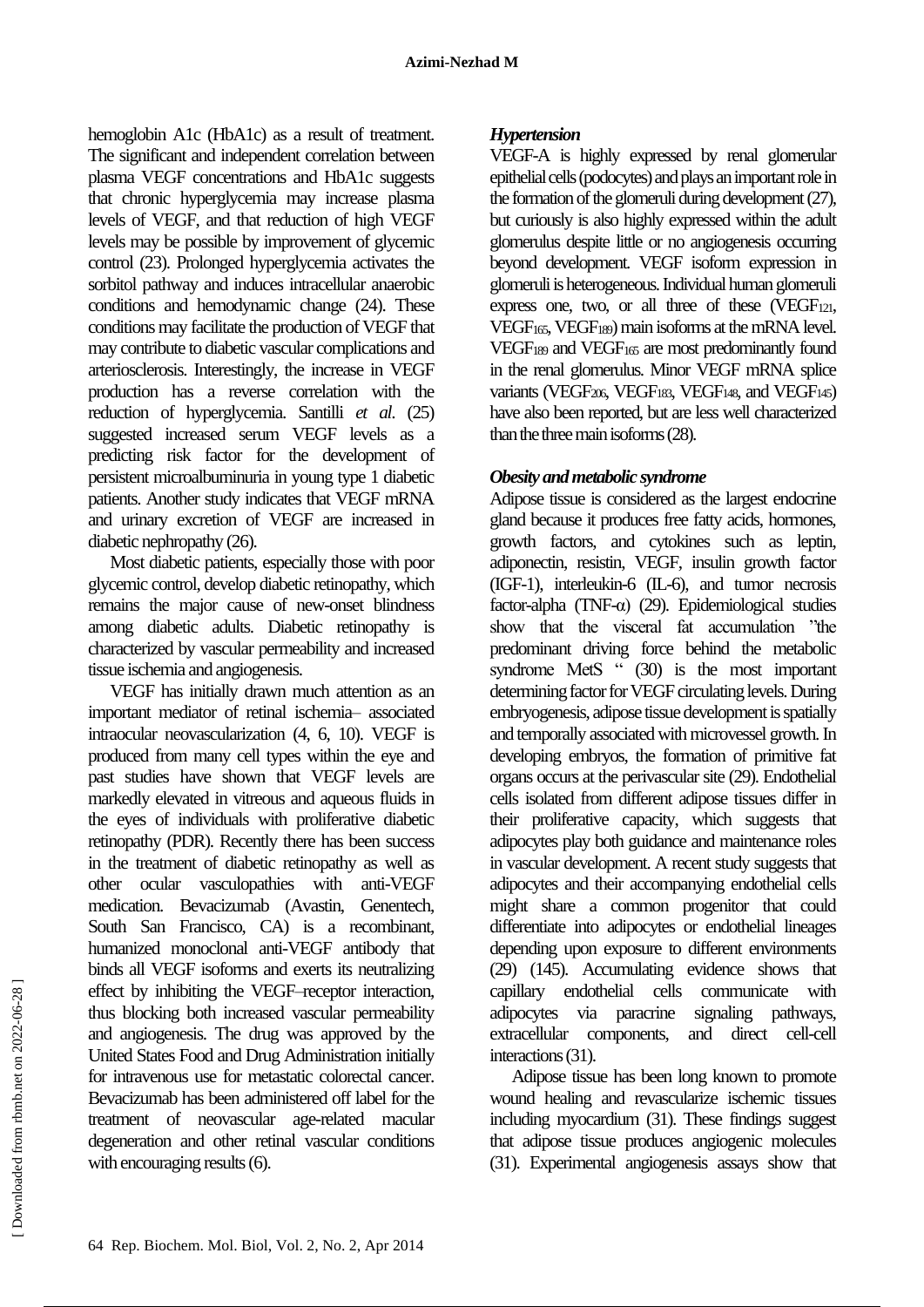conditioned media obtained from preadipocytes and tissue homogenates from omentum or subcutaneous fat induce angiogenesis in chick chorioallantoic membrane (CAM) and mouse cornea (31). It seems that bone marrow-derived circulating endothelial precursor cells do not significantly participate in adipose neovascularization, although these cells are known to contribute to neovascularization in other tissues. For instance, VEGF is a potent chemoattractant for inflammatory cells and contributes to mobilization of bone marrow-derived circulating endothelial precursor cells, which are involved in tumor neovascularization. Interestingly, expression levels of VEGF are only moderately up-regulated in growing adipose tissue although VEGF is a main angiogenic factor in omentum (29).

In rapidly extending adipose tissue, hypoxia is another important factor for vascular growth and remodeling. In response to hypoxia, adipose tissues produce hypoxia inducible factor 1a– induced angiogenic factors such as VEGF, leptin, TNF-α, and PAI-1, which regulate angiogenesis and vasculogenesis (32). Thus it is reasonable to speculate that expansion of adipose tissue is associated with local hypoxia, which contributes to angiogenesis by induction of a number of growth factors.

Leptin is an adipocyte-derived hormone that regulates food intake and energy homeostasis. Functional impairment of leptin leads to severe obesity, diabetes, and infertility. Interestingly, leptin is also defined as a potent angiogenic factor. In addition to its direct angiogenic activity, leptin up-regulates VEGF mRNA expression via activation of the Jak/Stat3 signaling pathway (33). Among all adipose tissues examined in the body, omentum expresses the highest level of VEGF (29). Localization studies have shown that adipocytes are the primary source of VEGF, which may act as an angiogenic and vascular survival factor for the omental vasculature. Additionally, adipose- infiltrated inflammatory cells and adipose stromal cells also significantly contribute to VEGF production (29). Anatomically, visceral adipose tissue, which is the main indicator of waist circumference, is present mainly in the mesentery and omentum, and drains directly through the portal circulation to the liver (34).

Several documents indicate that serum VEGF concentrations are positively correlated with body mass index (BMI) and visceral obesity (35, 36).

Michaela Loebig et al. (37) reported a positive correlation between plasma VEGF concentrations and BMI over a large range of BMI groups in a healthy population. They also demonstrated significantly higher concentrations of plasma VEGF in obese subjects than in normal and low weight individuals.

Lian-Yu Lin et al. (38), in their proposed model, demonstrated that obesity directs to an inflammatory process, which could be the precursor of MetS components including insulin resistance, dyslipidemia, and hypertension.

Gaby Kressel et al. (39) investigated the relationship between vascular and systemic markers of low-grade inflammation such as high sensitive creactive protein (hs-CRP ), soluble vascular adhesion molecule 1(sVCAM-1), soluble intracellular adhesion molecule-1 (sICAM-1), plasminogen activating inhibitor-1(PAI-1), fibrinogen, and cardiovascular traditional risk factors and the MetS.

It seems that the study of the association of circulating VEGF with MetS in human samples has only recently begun; therefore, documentable reports in this field are scarce (40-43). However, a few reports have shown an association of circulating VEGF with the MetS, as well as with a number of its components (40, 41). Some evidence indicates the associations of some single nucleotide polymorphisms (SNPs) with MetS via a genome-wide association study (44) and candidate gene approach (45, 46). It is not yet clear whether the elevated VEGF level is a deleterious factor or a physiologic/negative feedback response to prevent the progress of ischemia in metabolic linked ischemia as well as MetS.

## *Atherosclerosis*

From endothelial dysfunction to plaque rupture, VEGF directly and indirectly attracts inflammatory cells into the intima in various stages of atherogenesis. Human monocytes express the receptor VEGFR-1 (flt-1), and administration of VEGF has been shown to significantly increase the number of mature macrophages in the arterial endothelium within weeks. This accumulation of macrophages was associated with increased total plaque size. VEGF primes endothelial cells to secrete increased amounts of Eselectin, an adhesion molecule necessary for transepithelial migration of leukocytes. Endothelial cells ''pretreated'' with VEGF also produce significantly higher amounts of tissue factor after TNF-α exposure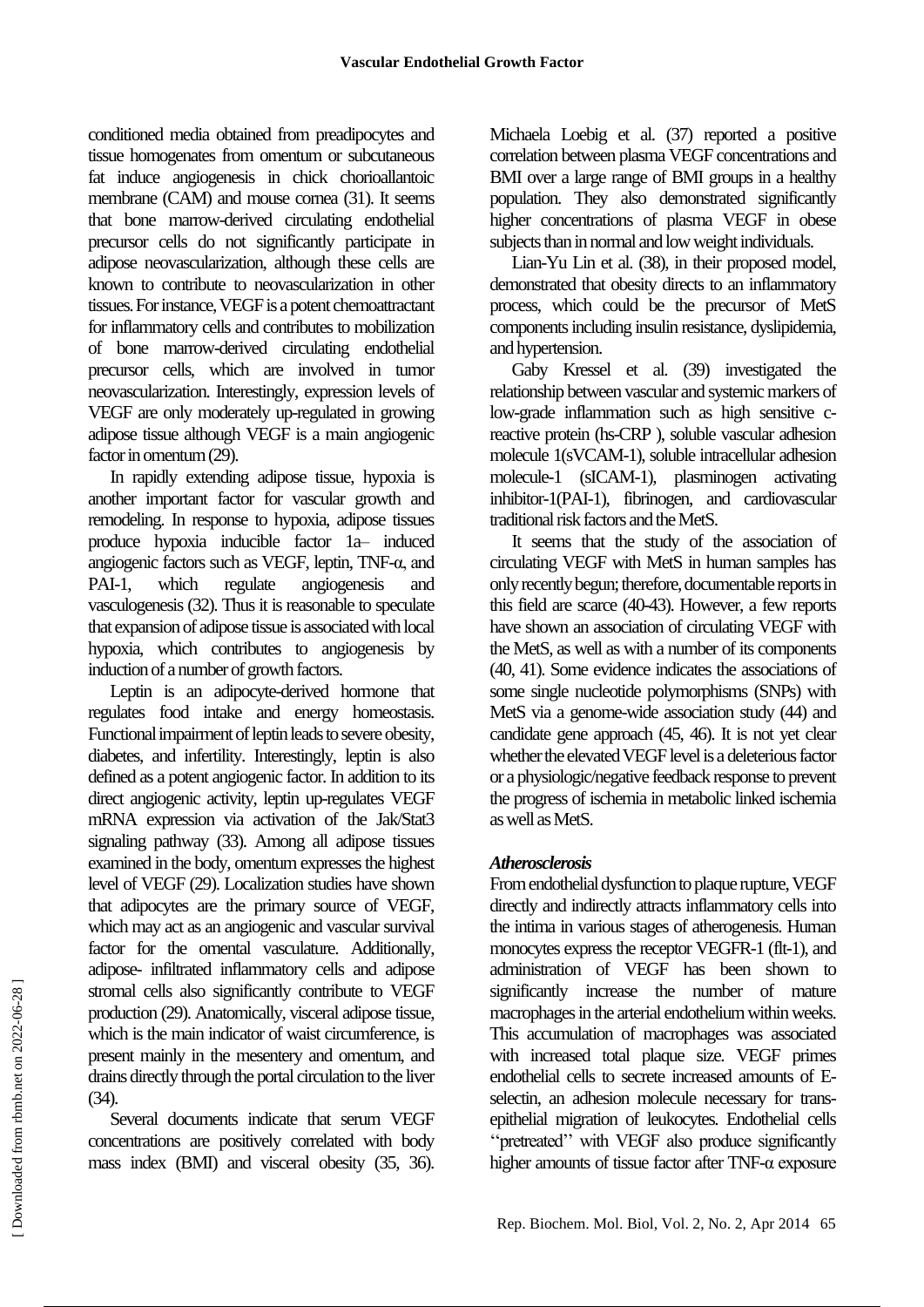than cells exposed to TNF- $\alpha$  alone. If the plaque contents later become exposed, the accumulation of tissue factor could increase the risk of a thrombotic event. Not surprisingly then, serum VEGF level has been shown to predict adverse cardiac events in patients with known atherosclerosis (47). For example,

men with unstable angina and serum VEGF concentrations  $\geq$ 0.3 pg/L were 2.5 times more likely to die of myocardial infarction within six months of cardiac event than those with serum VEGF levels <0.3 pg/L (48).



1) Breast, colorectal, prostate, gastric, esophageal, hepatic, ovarian cancers, and hematologic malignancies. 2) Alzheimer, multiple sclerosis, age related macular degeneration. 3) Rheumatoid arthritis, psoriasis, Behjat disease and systemic sclerosis. 4) Hypertension, obesity, diabetes type 2 (diabetic retinopathy and nephropathy), hyperlipidemia, MetS**.** 5) Chronic obstructive pulmonary diseases *s*uch as chronic bronchitis and emphysema. 6) Response to ovulation, placentation, embryonic development, wound and bone fracture healing. 7) Pre-eclampsia, endometriosis.

**Fig.2.**VEGF involved in several physiological and pathological conditions

herosclerosis, localized hypoxia and oxidative stress in the vessel wall accelerates activation of HIF-1a and expression of VEGF (49). Subsequent intra-plaque angiogenesis leads to neovascularization of the plaque vasavasorum, leaky capillaries, hemorrhage, and progression to a vulnerable plaque phenotype.

VEGF plays an important role in this cascade by not only stimulating the formation of new intra-plaque capillaries, but also attracting macrophages and T lymphocytes into the subintimal space (49, 50).

These cells further produce pro-angiogenic factors such as IL-8, TNF-a, IL-17, and more VEGF (50). When fragile new intra-plaque capillaries bleed, macrophages phagocytize the lipid-rich debris, become foam cells, and eventually add to the plaque's necrotic core (50-52). Taken together, the contribution of VEGF to athergenesis has been challenged.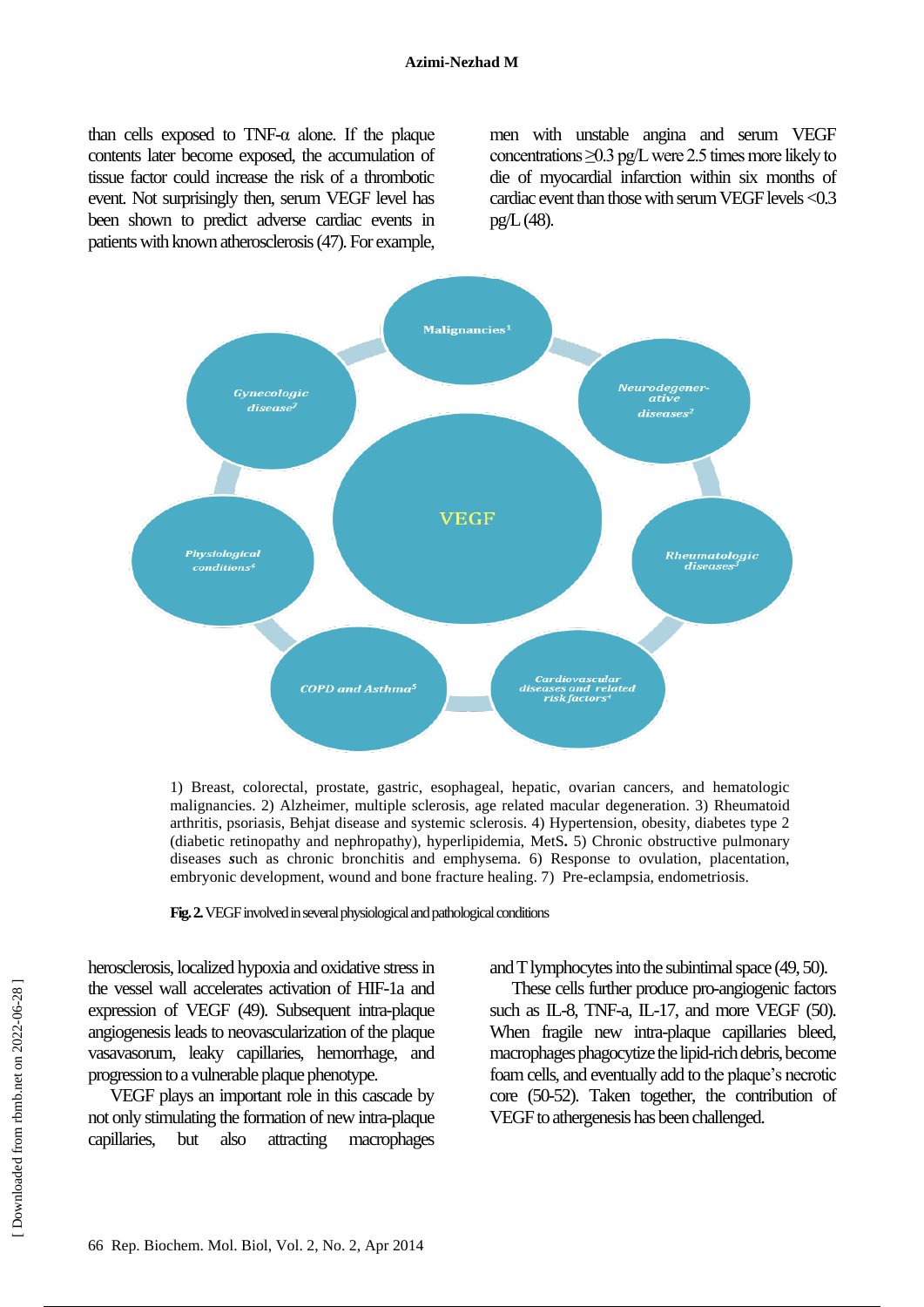## **References**

1. Senger DR, Galli SJ, Dvorak AM, Perruzzi CA, Harvey VS, Dvorak HF. Tumor cells secrete a vascular permeability factor that promotes accumulation of ascites fluid. Science. 1983 Feb;219(4587):983-5.

2. Keck PJ, Hauser SD, Krivi G, Sanzo K, Warren T, Feder J, et al. Vascular permeability factor, an endothelial cell mitogen related to PDGF. Science.1989 Dec;246(4935):1309-12.

3. Leung DW, Cachianes G, Kuang WJ, Goeddel DV, Ferrara N. Vascular endothelial growth factor is a secreted angiogenic mitogen. Science. 1989 Dec;246(4935):1306-9.

4. Azimi-Nezhad M, Stathopoulou MG, Bonnefond A, Rancier M, Saleh A, Lamont J, Fitzgerald P, et al. Associations of vascular endothelial growth factor (VEGF) with adhesion and inflammation molecules in a healthy population. Cytokine. 2013 Feb;61(2):602-7.

5. Muller YA, Li B, Christinger HW, Wells JA, Cunningham BC, de Vos AM. Vascular endothelial growth factor: crystal structure and functional mapping of the kinase domain receptor binding site. Proc Natl Acad Sci U S A. 1997 Jul;94(14):7192-7.

6. Ferrara N, Gerber HP, LeCouter J. The biology of VEGF and its receptors. Nat Med. 2003 Jun;9(6):669-76.

7. Thanigaimani S, Kichenadasse G, Mangoni AA. The emerging role of vascular endothelial growth factor (VEGF) in vascular homeostasis: lessons from recent trials with anti-VEGF drugs. Curr Vasc Pharmacol. 2011 May;9(3):358-80.

8. Tammela T, Enholm B, Alitalo K, Paavonen K. The biology of vascular endothelial growth factors. Cardiovasc Res. 2005 Feb;15;65(3):550-63.

9. Flamme I, Frolich T, Risau W. Molecular mechanisms of vasculogenesis and embryonic angiogenesis. J Cell Physiol.1997Nov; 173(2):206-10.

10. Ferrara N. Vascular endothelial growth factor: basic science and clinical progress. Endocr Rev. 2004 Aug;25(4):581-611.

11. Harper SJ, Bates DO. VEGF-A splicing: the key to anti-angiogenic therapeutics? Nat Rev Cancer. 2008Nov;8(11):880-7.

12. Risau W, Flamme I. Vasculogenesis. Annu Rev Cell Dev Biol. 1995;11:73-91.

13. Takahashi T, Kalka C, Masuda H, Chen D, Silver M, Kearney M, et al. Ischemia- and cytokine-induced

mobilization of bone marrow-derived endothelial progenitor cells for neovascularization. Nat Med. 1999Apr;5(4):434-8.

14. Folkman J, Shing Y. Angiogenesis. J Biol Chem. 1992 Jun;267(16):10931-4.

15. Folkman J. Angiogenesis in cancer, vascular, rheumatoid and other disease. Nat Med. 1995 Jan;1(1):27-31.

16. Hockel M, Schlenger K, Doctrow S, Kissel T, Vaupel P. Therapeutic angiogenesis. Arch Surg. 1993 Apr;128(4):423-9.

17. Gerber HP, Malik AK, Solar GP, Sherman D, Liang XH, Meng G, et al. VEGF regulates haematopoietic stem cell survival by an internal autocrine loop mechanism. Nature. 2002 Jun;417(6892):954-8.

18. Fukumura D, Gohongi T, Kadambi A, Izumi Y, Ang J, Yun CO, et al. Predominant role of endothelial nitric oxide synthase in vascular endothelial growth factor-induced angiogenesis and vascular permeability. Proc Natl Acad Sci U S A. 2001 Feb;98(5):2604-9.

19. Debette S, Visvikis-Siest S, Chen MH, Ndiaye NC, Song C, Destefano A, et al. Identification of cisand trans-acting genetic variants explaining up to half the variation in circulating vascular endothelial growth factor levels. Circ Res. 2011 Aug;109(5):554-63.

20. Fong GH. Mechanisms of adaptive angiogenesis to tissue hypoxia. Angiogenesis. 2008 Mar;11(2):121-40.

21. Kondo T, Ishida Y. Molecular pathology of wound healing. Forensic Sci Int. 2010 Dec;203(1- 3):93-8.

22. Kakizawa H, Itoh M, Itoh Y, Imamura S, Ishiwata Y, Matsumoto T, et al. The relationship between glycemic control and plasma vascular endothelial growth factor and endothelin-1 concentration in diabetic patients. Metabolism.2004May;53(5):550-5.

23. Zorena K, Mysliwska J, Mysliwiec M, Rybarczyk-Kapturska K, Malinowska E, Wisniewski P, et al. Association between vascular endothelial growth factor and hypertension in children and adolescents type I diabetes mellitus. J Hum Hypertens. 2010 Nov; 24(11): 755-62.

24. Tsilibary EC. Microvascular basement membranes in diabetes mellitus. J Pathol. 2003 Jul;200(4):537-46.

25. Santilli F, Spagnoli A, Mohn A, Tumini S, Verrotti A, Cipollone F, et al. Increased vascular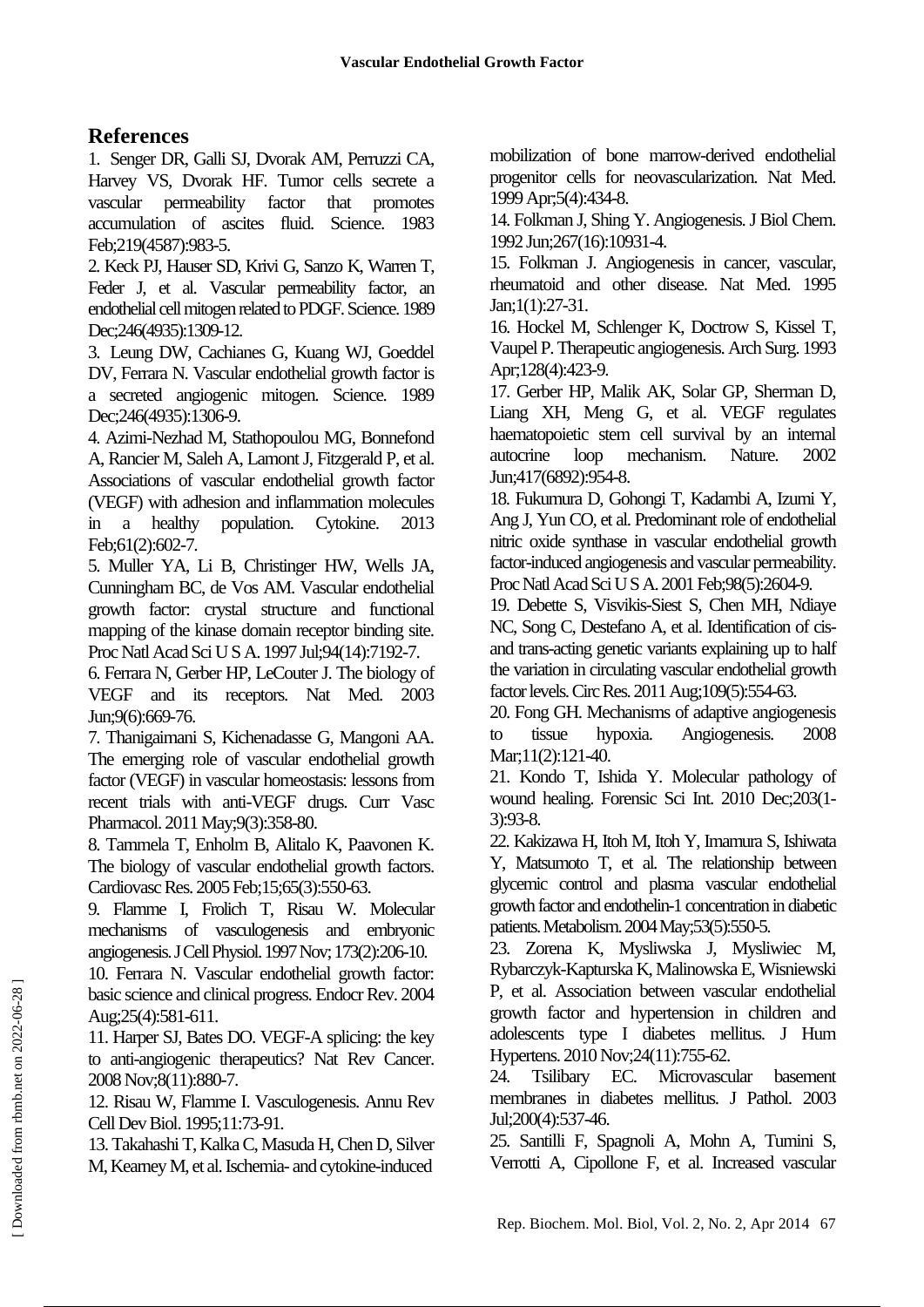endothelial growth factor serum concentrations may help to identify patients with onset of type 1 diabetes during childhood at risk for developing persistent microalbuminuria. J Clin Endocrinol Metab. 2001 Aug;86(8):3871-6.

26. Murata T, Nagai R, Ishibashi T, Inomuta H, Ikeda K, Horiuchi S. The relationship between accumulation of advanced glycation end products and expression of vascular endothelial growth factor in human diabetic retinas. Diabetologia. 1997 Jul;40(7):764-9.

27. Wakelin SJ, Marson L, Howie SE, Garden J, Lamb JR, Forsythe JL. The role of vascular endothelial growth factor in the kidney in health and disease. Nephron Physiol. 2004;98(3):73-9.

28. Foster RR, Hole R, Anderson K, Satchell SC, Coward RJ, Mathieson PW, et al. Functional evidence that vascular endothelial growth factor may act as an autocrine factor on human podocytes. Am J Physiol Renal Physiol.2003Jun;284(6):F1263-F1273.

29. Cao Y. Angiogenesis modulates adipogenesis and obesity. J Clin Invest. 2007 Sep;117(9):2362-8.

30. Grundy SM. Metabolic syndrome: a multiplex cardiovascular risk factor. J Clin Endocrinol Metab. 2007Feb;92(2):399-404.

31. Sun K, Kusminski CM, Scherer PE. Adipose tissue remodeling and obesity. J Clin Invest 2011;1217(6):2094-2101.

32. Fitzpatrick TE, Graham CH. Stimulation of plasminogen activator inhibitor-1 expression in immortalized human trophoblast cells cultured under low levels of oxygen. Exp Cell Res. 1998 Nov;245(1):155-62.

33. Suganami E, Takagi H, Ohashi H, Suzuma K, Suzuma I, Oh H, et al. Leptin stimulates ischemiainduced retinal neovascularization: possible role of vascular endothelial growth factor expressed in retinal endothelial cells. Diabetes. 2004 Sep;53(9):2443-8.

34. Ibrahim MM. Subcutaneous and visceral adipose tissue: structural and functional differences. Obes Rev. 2010 Jan;11(1):11-8.

35. Miyazawa-Hoshimoto S, Takahashi K, Bujo H, Hashimoto N, Saito Y. Elevated serum vascular endothelial growth factor is associated with visceral fat accumulation in human obese subjects. Diabetologia. 2003Nov;46(11):1483-8.

36. Silha JV, Krsek M, Sucharda P, Murphy LJ. Angiogenic factors are elevated in overweight and obese individuals. Int J Obes (Lond). 2005 Nov;29(11):1308-14.

37. Loebig M, Klement J, Schmoller A, Betz S, Heuck N, Schweiger U, et al. Evidence for a relationship between VEGF and BMI independent of insulin sensitivity by glucose clamp procedure in a homogenous group healthy young men. PLoS One. 2010Sep;5(9):e12610.

38. Lin LY, Kuo HK, Li HY, Hwang JJ, Lin JW. Confirming a biological pathway in the metabolic syndrome--insight from the NHANES 1999-2002. Obesity (Silver Spring). 2008 Dec;16(12):2676-81.

39. Kressel G, Trunz B, Bub A, Hulsmann O, Wolters M, Lichtinghagen R, et al. Systemic and vascular markers of inflammation in relation to metabolic syndrome and insulin resistance in adults with elevated atherosclerosis risk. Atherosclerosis. 2009 Jan;202(1):263-71.

40. Jialal I, Fadini GP, Pollock K, Devaraj S. Circulating levels of endothelial progenitor cell mobilizing factors in the metabolic syndrome. Am J Cardiol. 2010 Dec;106(11):1606-8.

41. Lieb W, Safa R, Benjamin EJ, Xanthakis V, Yin X, Sullivan LM, et al. Vascular endothelial growth factor, its soluble receptor, and hepatocyte growth factor: clinical and genetic correlates and association with vascular function. Eur Heart J. 2009 May; 30(9): 1121-7.

42. Tarantino G, Lobello R, Scopacasa F, Contaldo F, Pasanisi F, Cirillo M, et al. The contribution of omental adipose tissue to adipokine concentrations in patients with the metabolic syndrome. Clin Invest Med. 2007;30(5):E192-E199.

43. Wada H, Satoh N, Kitaoka S, Ono K, Morimoto T, Kawamura T, et al. Soluble VEGF receptor-2 is increased in sera of subjects with metabolic syndrome in association with insulin resistance. Atherosclerosis. 2010Feb;208(2):512-7.

44. Zabaneh D, Mackay IJ. Genome-wide linkage scan on estimated breeding values for a quantitative trait. BMC Genet. 2003 Dec; 4 Suppl 1:S61.

45. Kraja AT, Vaidya D, Pankow JS, Goodarzi MO, Assimes TL, Kullo IJ, et al. A bivariate genome-wide approach to metabolic syndrome: STAMPEED consortium. Diabetes. 2011 Apr;60(4):1329-39.

46. Povel CM, Boer JM, Reiling E, Feskens EJ. Genetic variants and the metabolic syndrome: a systematic review. Obes Rev.2011Nov;12(11):952-67.